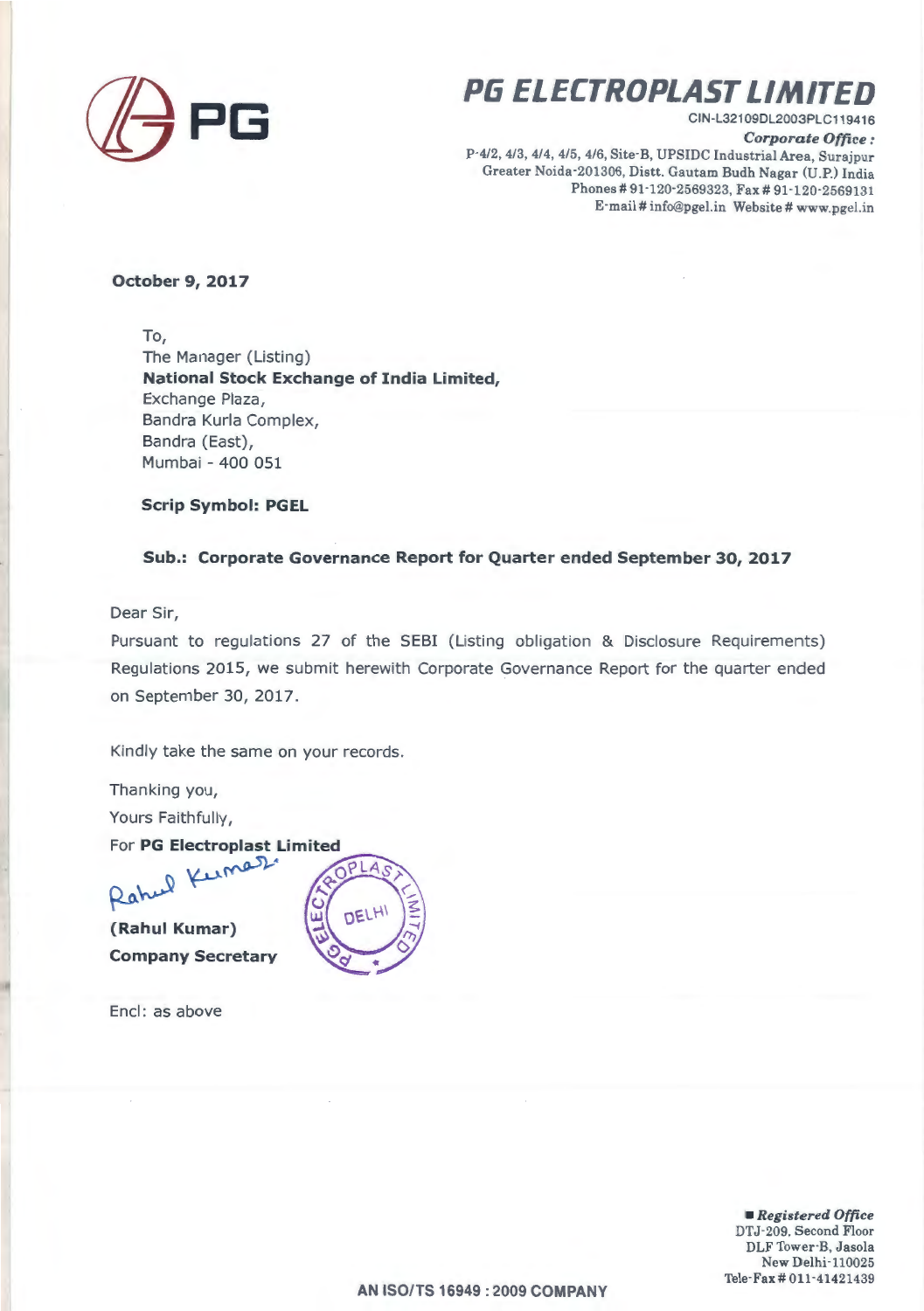### **CORPORATE GOVERNANCE REPORT FOR THE QUARTER ENDED ON 30TH SEPTEMBER 2017**

#### **1. NAME OF LISTED ENTITY : PG ELECTROPLAST LIMITED**

**2. Quarter ending : 30/09/2017** 

| <b>I. Composition of Board of Directors</b> |                               |                                     |                                                                                        |                                                                             |                              |                                                                                                                                            |                                                                                                                                                                                       |                                                                                                                                                                                            |
|---------------------------------------------|-------------------------------|-------------------------------------|----------------------------------------------------------------------------------------|-----------------------------------------------------------------------------|------------------------------|--------------------------------------------------------------------------------------------------------------------------------------------|---------------------------------------------------------------------------------------------------------------------------------------------------------------------------------------|--------------------------------------------------------------------------------------------------------------------------------------------------------------------------------------------|
| Title<br>(Mr)<br>Ms)                        | the<br>Name<br>of<br>Director | PAN & DIN                           | Category<br>(Chairperson<br>/Executive/<br>Non-Executive/<br>in dependent/<br>Nominee) | Date<br>of<br>Appointment<br>the<br><i>in</i><br>current term<br>/cessation | Tenure*                      | of<br><b>No</b><br>entities<br>listed<br>in.<br>including this listed<br>(Refer<br>entity<br>Regulation $25(1)$ of<br>Listing Regulations) | Directorship   Number of memberships<br>Audit/<br>Stakeholder<br>in<br>Committee(s)<br>including<br>this listed<br>entity (Refer<br>26(1)<br>Regulation<br>of<br>Listing Regulations) | of<br>No.<br>post<br>in Audit/<br>Chairperson<br>Stakeholder<br>Committee<br>held in listed entities<br>including this listed entity<br>(Refer Regulation 26(1)<br>of Listing Regulations) |
| Mr.                                         | Promod Gupta                  | <b>AAHPG5646F &amp;</b><br>00181800 | Chairperson-<br>Executive                                                              | 15/07/2016                                                                  | N.A.                         |                                                                                                                                            |                                                                                                                                                                                       | $\mathbf{0}$                                                                                                                                                                               |
| Mr.                                         | Anurag Gupta                  | <b>AAHPG5647E &amp;</b><br>00184361 | Executive                                                                              | 15/07/2016                                                                  | N.A.                         |                                                                                                                                            | $\Omega$                                                                                                                                                                              | $\mathbf{0}$                                                                                                                                                                               |
| Mr.                                         | <b>Vikas Gupta</b>            | <b>AAHPG5644H &amp;</b><br>00182241 | Executive                                                                              | 15/07/2016                                                                  | N.A.                         |                                                                                                                                            | $\mathbf{0}$                                                                                                                                                                          | $\Omega$                                                                                                                                                                                   |
| Mr.                                         | <b>Vishal Gupta</b>           | <b>AAHPG5643A &amp;</b><br>00184809 | Executive                                                                              | 15/07/2016                                                                  | N.A.                         |                                                                                                                                            | $\overline{2}$                                                                                                                                                                        | $\Omega$                                                                                                                                                                                   |
| Mr.                                         | Sharad Jain                   | <b>ACEPJ2782N &amp;</b><br>06423452 | Non-Executive-<br>Independent                                                          | 11/08/2014                                                                  | 4 Years<br>10 Months 21 days |                                                                                                                                            | $\overline{2}$                                                                                                                                                                        |                                                                                                                                                                                            |
| Mr.                                         | Devendra Jha                  | ABLPJ9574C &<br>03076528            | Non-Executive-<br>Independent                                                          | 11/08/2014                                                                  | 5 Years<br>4 Months 28 days  |                                                                                                                                            |                                                                                                                                                                                       | $\mathbf{0}$                                                                                                                                                                               |
| Mr.                                         | Ayodhya Prasad<br>Anand       | AFIPA9123M &<br>06808974            | Non-Executive-<br>Independent                                                          | 11/08/2014                                                                  | 3 Years<br>7 Months 22 days  |                                                                                                                                            |                                                                                                                                                                                       | $\Omega$                                                                                                                                                                                   |
| Mrs.                                        | <b>Rita Mohanty</b>           | <b>AAAPM0475H &amp;</b><br>07081546 | Non-Executive-<br>Independent                                                          | 26/09/2015                                                                  | 2 Years<br>7 Months 30 days  |                                                                                                                                            | $\mathbf{0}$                                                                                                                                                                          | $\mathbf{0}$                                                                                                                                                                               |

\$PAN number of any director would not be displayed on the website of Stock Exchange

&category of directors means executive/non-executive/independent/Nominee. If a director fits into more than one category write all categories separating them with hyphen.

\* To be filled only for Independent Director. Tenure would mean total period from which Independent director is serving on Board of directors of the listed entity in continuity without any cooling off period.

EL ROLLA

**Annexure I**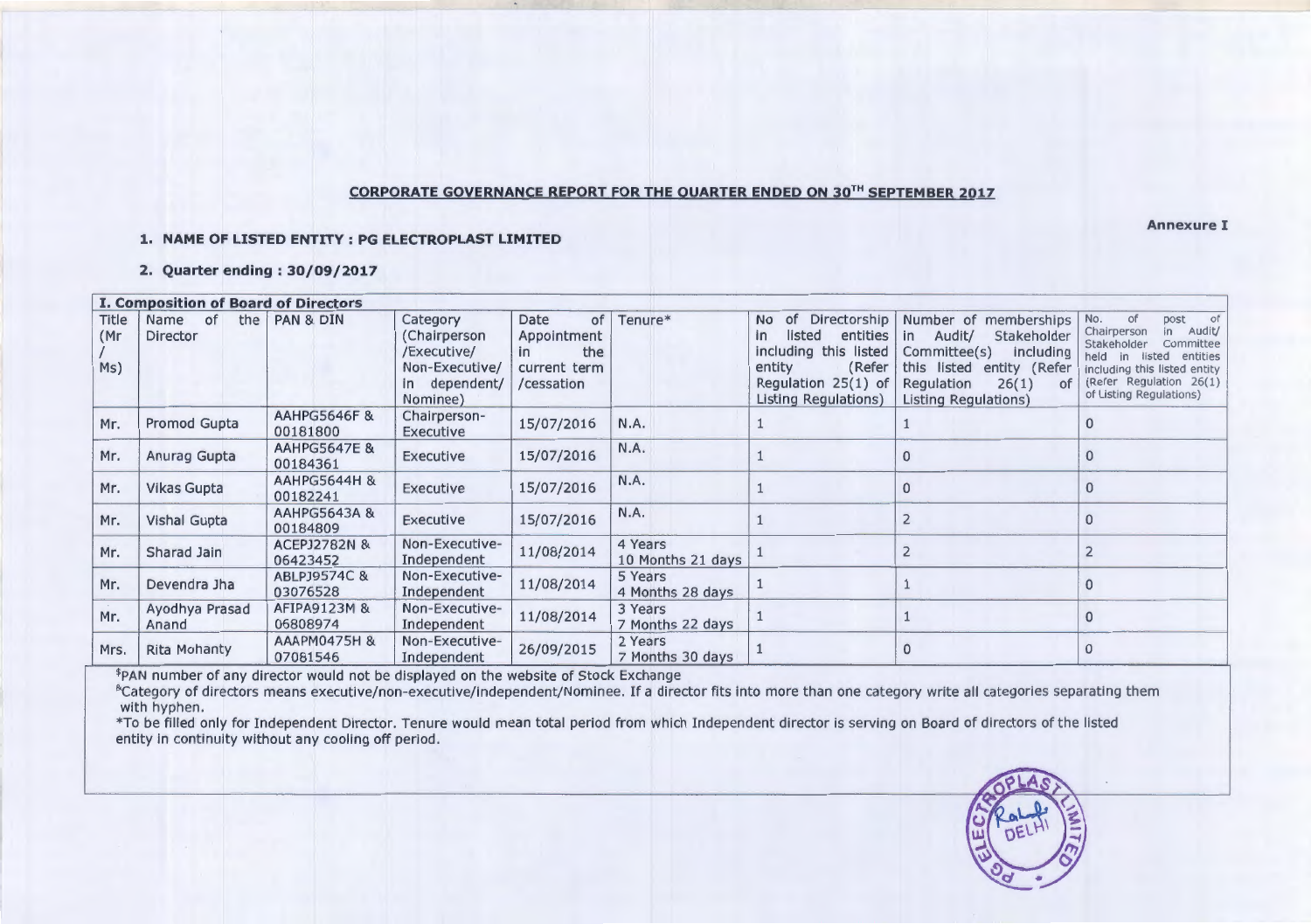| <b>II. Composition of Committees</b>                                                                                                   |                                                                   |                                                                |                                                                 |                                                                    |                                                                |  |                                                                             |  |
|----------------------------------------------------------------------------------------------------------------------------------------|-------------------------------------------------------------------|----------------------------------------------------------------|-----------------------------------------------------------------|--------------------------------------------------------------------|----------------------------------------------------------------|--|-----------------------------------------------------------------------------|--|
| <b>Name of Committee</b>                                                                                                               |                                                                   | <b>Name of Committee members</b>                               |                                                                 | Category (Chairperson/Executive/Non Executive/Independent/Nominee) |                                                                |  |                                                                             |  |
| 1. Audit Committee                                                                                                                     |                                                                   | Mr. Sharad Jain                                                |                                                                 | Chairperson-Non Executive-Independent                              |                                                                |  |                                                                             |  |
|                                                                                                                                        |                                                                   | Mr. Devendra Jha                                               |                                                                 | Non Executive-Independent                                          |                                                                |  |                                                                             |  |
|                                                                                                                                        |                                                                   | Mr. Ayodhya Prasad Anand                                       |                                                                 | Non Executive-Independent                                          |                                                                |  |                                                                             |  |
|                                                                                                                                        |                                                                   | Mr. Vishal Gupta                                               |                                                                 | Executive                                                          |                                                                |  |                                                                             |  |
| 2. Nomination & Remuneration                                                                                                           |                                                                   | Mr. Devendra Jha                                               |                                                                 | Chairperson- Non Executive-Independent                             |                                                                |  |                                                                             |  |
| <b>Committee</b>                                                                                                                       |                                                                   | Mr. Ayodhya Prasad Anand                                       |                                                                 | Non Executive-Independent                                          |                                                                |  |                                                                             |  |
|                                                                                                                                        |                                                                   | Dr. Rita Mohanty                                               |                                                                 | Non Executive-Independent                                          |                                                                |  |                                                                             |  |
|                                                                                                                                        |                                                                   | Mr. Promod Gupta                                               |                                                                 | Executive                                                          |                                                                |  |                                                                             |  |
| 3. Risk Management Committee<br>(If applicable)                                                                                        |                                                                   | <b>Not Applicable</b>                                          |                                                                 |                                                                    |                                                                |  |                                                                             |  |
| 4. Stakeholders relationship                                                                                                           |                                                                   | Mr. Sharad Jain                                                |                                                                 | Chairperson- Non Executive-Independent                             |                                                                |  |                                                                             |  |
| committee                                                                                                                              |                                                                   | Mr. Vishal Gupta                                               |                                                                 | Executive                                                          |                                                                |  |                                                                             |  |
|                                                                                                                                        |                                                                   | Mr. Promod Gupta                                               |                                                                 | Executive                                                          |                                                                |  |                                                                             |  |
| <b>5. Executive Committee</b>                                                                                                          |                                                                   | Mr. Anurag Gupta                                               |                                                                 | Chairperson-Executive                                              |                                                                |  |                                                                             |  |
|                                                                                                                                        |                                                                   | Mr. Promod Gupta                                               |                                                                 | Executive                                                          |                                                                |  |                                                                             |  |
|                                                                                                                                        |                                                                   | Mr. Vikas Gupta                                                |                                                                 | Executive                                                          |                                                                |  |                                                                             |  |
|                                                                                                                                        |                                                                   | Mr. Vishal Gupta                                               |                                                                 | Executive                                                          |                                                                |  |                                                                             |  |
| III. Meeting of Board of Directors                                                                                                     |                                                                   |                                                                |                                                                 |                                                                    |                                                                |  |                                                                             |  |
| Date(s) of Meeting (if any) in the previous quarter                                                                                    |                                                                   | Date(s) of Meeting (if any) in the relevant quarter            |                                                                 |                                                                    | Maximum gap between any two consecutive (in number of days)    |  |                                                                             |  |
| $15th$ May 2017                                                                                                                        |                                                                   | 26 <sup>th</sup> August 2017 & 14 <sup>th</sup> September 2017 |                                                                 |                                                                    |                                                                |  | 102                                                                         |  |
| <b>IV. Meeting of Committees</b>                                                                                                       |                                                                   |                                                                |                                                                 |                                                                    |                                                                |  |                                                                             |  |
|                                                                                                                                        | Date(s) of meeting of the<br>committee in the relevant quarter    |                                                                | Whether requirement of<br>Quorum met (details)                  |                                                                    | Date(s) of meeting of the<br>committee in the previous quarter |  | Maximum gap between any two<br>consecutive meetings in number of<br>$days*$ |  |
| <b>Audit Committee</b>                                                                                                                 | 26 <sup>th</sup> August 2017 & 14 <sup>th</sup><br>September 2017 |                                                                | Yes; all members were<br>present at the meeting                 |                                                                    | 15 <sup>th</sup> May 2017                                      |  | 102                                                                         |  |
| Stakeholders relationship<br>committee                                                                                                 | 14th September 2017                                               |                                                                | Yes; all members were<br>present at the meeting                 |                                                                    | 15 <sup>th</sup> May 2017                                      |  | 121                                                                         |  |
| Nomination & Remuneration<br>N.A.<br>Committee                                                                                         |                                                                   |                                                                | <b>N.A.</b>                                                     |                                                                    | N.A.                                                           |  | N.A.                                                                        |  |
| <b>Executive Committee</b>                                                                                                             | 11 <sup>th</sup> September 2017                                   |                                                                | Yes; requisite no. of<br>members were present at<br>the meeting |                                                                    | 11 <sup>th</sup> April 2017 & 20 <sup>th</sup> June 2017       |  |                                                                             |  |
| * This information has to be mandatorily be given for audit committee, for rest of the committees giving this information is optional. |                                                                   |                                                                |                                                                 |                                                                    |                                                                |  | OPLAS                                                                       |  |

 $\sum_{i=1}^N \alpha_i$ 

# $\sqrt{2}$ ,  $\sqrt{2}$ ,  $\sqrt{2}$ ROLL (BELHI) မြှ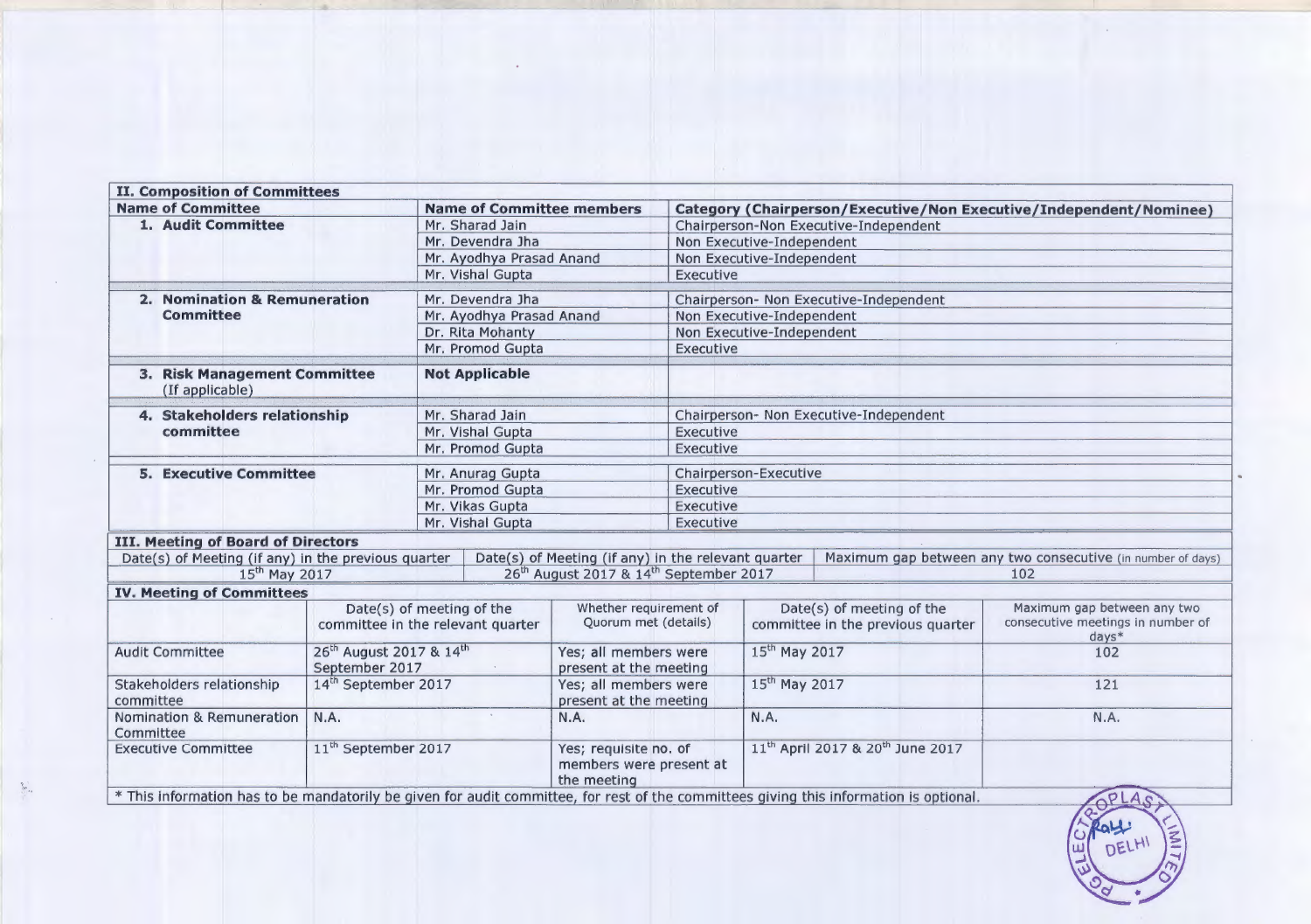| <b>V. Related Party Transactions</b>                                                                                                                                                                                                                                                                                                                                                                                                                                                                                                                                                                                                                                                                                                                                                                                                         |                                                |
|----------------------------------------------------------------------------------------------------------------------------------------------------------------------------------------------------------------------------------------------------------------------------------------------------------------------------------------------------------------------------------------------------------------------------------------------------------------------------------------------------------------------------------------------------------------------------------------------------------------------------------------------------------------------------------------------------------------------------------------------------------------------------------------------------------------------------------------------|------------------------------------------------|
| <b>Subject</b>                                                                                                                                                                                                                                                                                                                                                                                                                                                                                                                                                                                                                                                                                                                                                                                                                               | Compliance Status (Yes/No/NA) refer note below |
| Whether prior approval of audit committee obtained                                                                                                                                                                                                                                                                                                                                                                                                                                                                                                                                                                                                                                                                                                                                                                                           | Yes                                            |
| Whether shareholder approval obtained for material RPT                                                                                                                                                                                                                                                                                                                                                                                                                                                                                                                                                                                                                                                                                                                                                                                       | <b>N.A.</b>                                    |
| Whether details of RPT entered into pursuant to omnibus approval have been reviewed by Audit Committee                                                                                                                                                                                                                                                                                                                                                                                                                                                                                                                                                                                                                                                                                                                                       | Yes                                            |
| No related party transaction was covered under regulation 23(1) so as to become material related party transaction<br><b>Note</b><br>1. In the column "Compliance Status", compliance or non-compliance may be indicated by Yes/No/N.A. For example, if the Board has been composed in accordance<br>with the requirements of Listing Regulations, "Yes" may be indicated. Similarly, in case the Listed Entity has no related party transactions, the words "N.A." may<br>be indicated.                                                                                                                                                                                                                                                                                                                                                     |                                                |
| 2. If status is "No" details of non-compliance may be given here.                                                                                                                                                                                                                                                                                                                                                                                                                                                                                                                                                                                                                                                                                                                                                                            |                                                |
| <b>VI. Affirmations</b><br>1. The composition of Board of Directors is in terms of SEBI (Listing obligations & disclosure requirements) Regulations, 2015.                                                                                                                                                                                                                                                                                                                                                                                                                                                                                                                                                                                                                                                                                   |                                                |
| 2. The composition of the following committees is in terms of SEBI (Listing obligations and disclosure requirements) Regulations, 2015<br>a. Audit Committee<br>b. Nomination & remuneration committee<br>c. Stakeholders relationship committee<br>d. Risk management committee (applicable to the top 100 listed entities)<br>3. The committee members have been made aware of their powers, role and responsibilities as specified in SEBI (Listing obligations and Disclosure Requirements)<br>Regulations, 2015.<br>4. The meetings of the board of directors and the above committees have been conducted in the manner as specified in SEBI (Listing obligations and disclosure<br>requirements) Regulations, 2015.<br>5. This report and/or the report submitted in the previous quarter have been placed before Board of Directors. |                                                |
| For PG Electroplast Limited<br>Rahul Kemar.<br>Rahul Kumar (08) Pawy SSCRIEDLY)<br>Company Secretary / Compliance Officer / Managing Director / CEO                                                                                                                                                                                                                                                                                                                                                                                                                                                                                                                                                                                                                                                                                          |                                                |

**Note:**  Information at Table I and II above need to be necessarily given in 1st quarter of each financial year. However if there is no change of information in subsequent quarter(s) of that financia l year, this information may not be given by Listed entity and instead a statement "same as previous quarter" may be given.